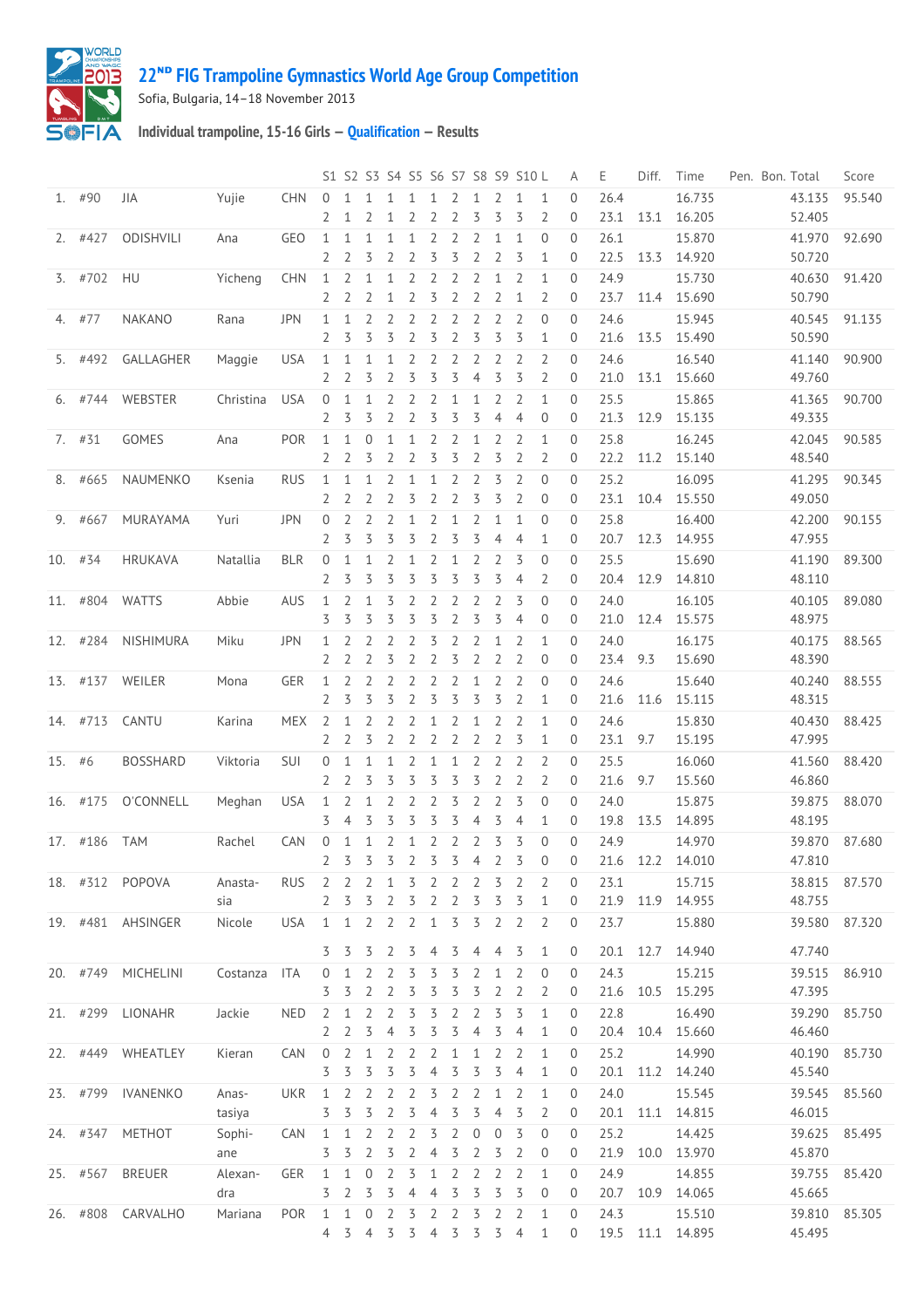|     |          | 27. #626 ATANASOVA | <i>lvet</i>                         | <b>BUL</b> | 2<br>$\overline{2}$ | 2 2 2<br>3          | 3                   |                     | $\overline{2}$      | $\overline{3}$      | 2 2                 | $\overline{2}$                   | 2<br>$\overline{2}$              | 2<br>3              | $\overline{0}$<br>2            | $\mathbf 0$                 | 23.7<br>22.2     |      | 14.415           |     | 38.115<br>46.765 | 84.880 |
|-----|----------|--------------------|-------------------------------------|------------|---------------------|---------------------|---------------------|---------------------|---------------------|---------------------|---------------------|----------------------------------|----------------------------------|---------------------|--------------------------------|-----------------------------|------------------|------|------------------|-----|------------------|--------|
|     |          |                    |                                     |            |                     |                     |                     | 3                   | 2                   | 2                   | 2                   |                                  |                                  |                     |                                | $\mathbf 0$<br>$\Omega$     |                  | 10.4 | 14.165           |     |                  |        |
|     | 28. #183 | <b>FUENTES</b>     | Lyndsay                             | <b>MEX</b> | $\overline{0}$<br>3 | 1<br>4              | 2<br>$\overline{4}$ | 2<br>4              | 2<br>$\overline{5}$ | 1<br>3              | 2<br>3              | 2<br>2                           | 3<br>2                           | 3<br>2              | $\mathbf{0}$<br>$\overline{0}$ | $\mathbf 0$                 | 24.6<br>21.0     | 9.7  | 15.060<br>14.515 |     | 39.660<br>45.215 | 84.875 |
|     |          |                    |                                     |            |                     |                     |                     |                     |                     |                     |                     |                                  |                                  |                     |                                |                             |                  |      |                  |     |                  |        |
|     | 29. #608 | <b>RAMOS</b>       | Ana                                 | POR        | $\overline{0}$<br>3 | 1<br>3              | 1<br>3              | 1<br>2              | 2<br>3              | 1<br>4              | $\overline{2}$<br>3 | $\mathbf{1}$<br>$\overline{2}$   | $\overline{2}$<br>$\overline{2}$ | $\overline{2}$<br>3 | $\mathbf{1}$<br>2              | $\mathbf{0}$<br>$\mathbf 0$ | 25.8<br>21.0 7.5 |      | 15.360<br>14.845 |     | 41.160<br>43.345 | 84.505 |
|     | 30. #337 | <b>HOESLI</b>      | Shana                               | <b>SUI</b> | $\overline{0}$      | 1                   | $\mathbf{1}$        | 2                   | 2                   | 2                   | 3                   | $\overline{2}$                   | 3                                | 3                   | $\overline{2}$                 | $\mathbf{0}$                | 23.7             |      | 15.170           |     | 38.870           | 84.365 |
|     |          |                    |                                     |            | 3                   | 2                   | $\overline{2}$      | $\overline{4}$      | 3                   | 2                   | $\overline{4}$      | 3                                | $\overline{2}$                   | 3                   | $\overline{2}$                 | $\theta$                    | 21.0             | 9.3  | 15.195           |     | 45.495           |        |
|     | 31. #695 | LI                 | <b>Bruna</b>                        | <b>POR</b> | $\overline{0}$      | 1                   | 2                   | $\overline{2}$      | 2                   | 3                   | $\mathbf{1}$        | 3                                | 3                                | 3                   | 2                              | $\mathbf 0$                 | 23.4             |      | 15.820           |     | 39.220           | 84.220 |
|     |          |                    |                                     |            | 2                   | 3                   | $\overline{4}$      | 3                   | $\overline{4}$      | 3                   | 3                   | 3                                | 2                                | 3                   | $\overline{2}$                 | $\mathbf 0$                 | 20.4             | 9.4  | 15.200           |     | 45.000           |        |
|     | 32. #705 | <b>DENGLOS</b>     |                                     | <b>FRA</b> | $\overline{2}$      | $\overline{2}$      | $\overline{2}$      | $\mathbf{1}$        | 3                   | $\overline{2}$      | 2                   | 3                                | 3                                | $\overline{2}$      | $\mathbf{1}$                   | $\mathbf{0}$                | 23.1             |      | 14.875           |     | 37.975           | 83.710 |
|     |          |                    | Anne                                |            | 2                   | 3                   | 2                   | 3                   | 2                   | 3                   | 4                   | 3                                | $\overline{2}$                   | 3                   | $\mathbf{1}$                   | $\mathbf{0}$                | 21.6             | 9.4  | 14.735           |     | 45.735           |        |
|     |          |                    |                                     |            |                     |                     |                     |                     |                     |                     |                     |                                  | 3                                |                     |                                |                             |                  |      |                  |     |                  |        |
|     | 33. #274 | <b>IVANOVA</b>     | Simona                              | <b>BUL</b> | $\overline{2}$<br>2 | $\overline{2}$<br>3 | $\overline{3}$<br>3 | $\overline{4}$<br>2 | 2<br>2              | 2<br>3              | 2<br>$\overline{4}$ | $\overline{2}$<br>3              | 3                                | 3<br>2              | $\overline{0}$<br>1            | $\mathbf{0}$<br>$\mathbf 0$ | 22.5<br>21.6     | 9.7  | 15.220<br>14.640 |     | 37.720<br>45.940 | 83.660 |
|     |          |                    |                                     |            |                     |                     |                     |                     |                     |                     |                     |                                  |                                  |                     |                                |                             |                  |      |                  |     |                  |        |
|     | 34. #309 | <b>UNUK</b>        | Anna                                | GER        | $\overline{0}$      | 1                   | 1                   | 1                   | 3                   | 2                   | 2<br>3              | 2<br>$\overline{4}$              | $\overline{2}$<br>$\overline{2}$ | 2<br>3              | $\mathbf{1}$<br>$\mathbf{0}$   | $\overline{0}$              | 24.9             |      | 15.870           |     | 40.770<br>42.845 | 83.615 |
|     |          |                    |                                     |            | 3                   | 2                   | 3                   | 3                   | 2                   | 2                   |                     |                                  |                                  |                     |                                | 10                          | 18.9             | 8.6  | 15.345           |     |                  |        |
|     |          | 35. #455 AULES     | Nuria                               | ESP        | $\mathbf{1}$        | 2                   | $\overline{2}$      | $\overline{2}$      | 3                   | $\overline{2}$      | 3                   | $\overline{2}$                   | $\overline{2}$                   | 3                   | $\theta$                       | $\mathbf{0}$                | 23.4             |      | 15.360           |     | 38.760           | 82.155 |
|     |          |                    |                                     |            | 3                   | 3                   | 3                   | 3                   | 3                   | 3                   | $\overline{4}$      | 3                                | 3                                | $\overline{4}$      | 2                              | $\mathbf{0}$                | 19.8             | 8.8  | 14.795           |     | 43.395           |        |
|     | 36. #772 | RODRIGUEZ          | Veronica                            | <b>MEX</b> | 2                   | 2                   | $\overline{2}$      | 2                   | 2                   | 3                   | 2                   | 2                                | 2                                | 3                   | $\mathbf{1}$                   | $\Omega$                    | 23.1             |      | 14.415           |     | 37.515           | 81.925 |
|     |          |                    |                                     |            | 3                   | 3                   | 3                   | 3                   | 3                   | 2                   | 3                   | 3                                | 3                                | $\overline{4}$      | $\overline{2}$                 | $\mathbf{0}$                | 20.4             | 9.7  | 14.310           |     | 44.410           |        |
|     | 37. #364 | <b>DIBB</b>        | Bronwyn                             | <b>NZL</b> | $\mathbf{1}$        | $\mathbf{1}$        | 2                   | 3                   | 3                   | $\overline{4}$      | 3                   | 2                                | 3                                | 3                   | $\mathbf{0}$                   | $\mathbf{0}$                | 22.5             |      | 14.705           |     | 37.205           | 81.740 |
|     |          |                    |                                     |            | 3                   | $\overline{4}$      | $\overline{4}$      | $\overline{4}$      | 4                   | 4                   | $\overline{4}$      | $\overline{4}$                   | $\overline{4}$                   | 3                   | $\mathbf 0$                    | $\mathbf 0$                 | 18.6             | 11.8 | 14.135           |     | 44.535           |        |
|     | 38. #305 | <b>MURGO</b>       | Martina                             | ITA        | $\overline{2}$      | 2                   | 2                   | 3                   | 2                   | 3                   | 2                   | 3                                | 3                                | 3                   | $\overline{2}$                 | $\mathbf{0}$                | 21.9             |      | 14.875           |     | 36.775           | 81.695 |
|     |          |                    |                                     |            | 2                   | 3                   | 3                   | 3                   | 3                   | 2                   | 2                   | 2                                | 3                                | 3                   | 1                              | $\mathbf 0$                 | 21.9             | 8.3  | 14.720           |     | 44.920           |        |
|     | 39. #778 | <b>SMITH</b>       | Vanessa                             | <b>DEN</b> | $\overline{2}$      | $\overline{2}$      | $\overline{2}$      | 3                   | 3                   | 2                   | 2                   | $\mathbf{1}$                     | $\mathbf{1}$                     | 2                   | 2                              | $\mathbf{0}$                | 23.4             |      | 15.030           |     | 38.430           | 80.625 |
|     |          |                    | Rae                                 |            | 3                   | 4                   | $\overline{4}$      | 5                   | 3                   | 3                   | 3                   | 3                                | 3                                | 5                   | 2                              | 0                           | 18.6             | 9.2  | 14.395           |     | 42.195           |        |
|     | 40. #694 | HERRNSTEIN         | Miriam                              | AUT        | $\mathbf{1}$        | 2                   | $\mathbf{1}$        | 2                   | 2                   | 2                   | 3                   | 3                                | $\overline{2}$                   | 3                   | $\mathbf{1}$                   | $\mathbf{0}$                | 23.4             |      | 14.740           |     | 38.140           | 80.495 |
|     |          |                    |                                     |            | 3                   | $\overline{4}$      | $\overline{4}$      | 3                   | 3                   | 3                   | 3                   | 3                                | 3                                | $\overline{4}$      | $\mathbf{1}$                   | $\mathbf 0$                 | 19.8             | 7.8  | 14.755           |     | 42.355           |        |
|     |          | 41. #774 FLORES    | Melissa                             | <b>MEX</b> | 2                   | 1                   | 2                   | $\mathbf{1}$        | 3                   | 3                   | 3                   | 3                                | 3                                | 3                   | 1                              | $\Omega$                    | 22.5             |      | 15.155           |     | 37.655           | 80.275 |
|     |          |                    |                                     |            |                     | 2 <sub>5</sub>      | $\overline{2}$      | 3                   | 3                   | 3                   | 3                   | $\overline{2}$                   | $\overline{2}$                   | 3                   | 10                             | $\overline{0}$              | 19.2 9.0         |      | 14.420           |     | 42.620           |        |
|     |          | 42. #253 STRIDE    | Chloe                               | <b>AUS</b> | $\mathbf{2}$        | 3                   | 2                   | $\overline{2}$      | 2                   | 2                   | 2                   | 2                                | 4                                | 3                   | 10                             | $\overline{0}$              | 19.8             |      | 15.335           |     | 35.135           | 79.770 |
|     |          |                    |                                     |            | 2                   | 3                   | 3                   | 4                   | 3                   | 3                   | 3                   | 3                                | $\overline{4}$                   | $\overline{4}$      | 0                              | 1                           | 20.1             | 9.6  | 14.935           |     | 44.635           |        |
|     | 43. #680 | GROENDIJK          | Joska                               | <b>NED</b> | 3                   | $\overline{2}$      | $\overline{2}$      | 2                   | 2                   | 2                   | 3                   | $\overline{2}$                   | 2                                | 2                   | $\mathbf{0}$                   | $\mathbf{0}$                | 23.4             |      | 14.540           |     | 37.940           | 79.720 |
|     |          |                    |                                     |            | 3                   | $\overline{4}$      | $\overline{4}$      | $\overline{4}$      |                     | $3 \t3 \t3 \t3 \t3$ |                     |                                  |                                  | $\overline{4}$      | $\overline{0}$                 | $\mathbf{0}$                | 19.8 8.1         |      | 13.880           |     | 41.780           |        |
|     |          | 44. #609 XIONG     | Hai Lun HUN 2 2 2 2 2 3 3 3 2 3 2 0 |            |                     |                     |                     |                     |                     |                     |                     |                                  |                                  |                     |                                |                             | 22.2             |      | 14.800           |     | 37.000 78.190    |        |
|     |          |                    |                                     |            | 2                   | 3                   | 3                   | 4                   | 3                   | 3                   | 3                   | 3                                | 3                                | 4                   | 10                             | $\mathbf 0$                 | 17.7             | 8.9  | 14.590           |     | 41.190           |        |
|     | 45. #11  | KRUGER             | Jivanka                             | <b>NAM</b> | $\overline{2}$      | 2                   | 3                   | $\overline{2}$      | $\overline{4}$      | 3                   | 3                   | 3                                | 3                                | $\overline{4}$      | $\overline{2}$                 | $\mathbf{0}$                | 20.7             |      | 14.230           |     | 34.930           | 76.930 |
|     |          |                    |                                     |            | 3                   | 3                   | 3                   | 4                   | 3                   | 3                   | $\overline{4}$      | $\overline{4}$                   | 3                                | 4                   | $\mathbf{1}$                   | $\mathbf 0$                 | 19.5             | 8.6  | 13.900           |     | 42.000           |        |
|     | 46. #378 | VAN DE WIEL        | Miona                               | <b>NED</b> | 3                   | 2                   | 2                   | 3                   | 2                   | 2                   | 3                   | 3                                | 3                                |                     |                                | $\mathbf{0}$                | 20.1             |      | 12.815           |     | 32.915           | 75.075 |
|     |          |                    |                                     |            | 3                   | 4                   | $\overline{4}$      | 4                   | 3                   | 5                   | 3                   | 3                                | 3                                | 5                   | $\mathbf{1}$                   | $\mathbf 0$                 | 18.6             | 9.2  | 14.360           |     | 42.160           |        |
|     | 47. #789 | CSÁNICZ            |                                     |            |                     |                     |                     |                     |                     |                     |                     |                                  |                                  |                     |                                |                             |                  |      |                  |     |                  |        |
|     |          |                    | Laura<br>Blanka                     | <b>HUN</b> | 3<br>3              | 3<br>4              | 3<br>4              | 3<br>3              | 3<br>3              | 3<br>3              | 3<br>3              | 3<br>3                           | 4<br>$\overline{4}$              | 3<br>5              | 2<br>$\theta$                  | $\mathbf{0}$<br>$\mathbf 0$ | 20.1<br>19.5     | 8.1  | 13.285<br>13.785 |     | 33.385<br>41.385 | 74.770 |
|     |          |                    |                                     |            |                     |                     |                     |                     |                     |                     |                     |                                  |                                  |                     |                                |                             |                  |      |                  |     |                  |        |
|     | 48. #460 | AHMED              | Nour                                | EGY        | 2<br>3              | 3<br>2              | 3<br>3              | $\overline{4}$<br>4 | 3<br>3              | 3<br>4              | 3<br>5              | $\overline{2}$<br>$\overline{4}$ | 3<br>$\overline{4}$              | $\overline{4}$<br>5 | $\overline{2}$<br>$\theta$     | $\mathbf{0}$<br>$\theta$    | 20.4<br>18.9     |      | 13.740           |     | 34.140           | 72.515 |
|     |          |                    |                                     |            |                     |                     |                     |                     |                     |                     |                     |                                  |                                  |                     |                                |                             |                  | 7.0  | 12.475           |     | 38.375           |        |
| 49. | #131     | MASFRET            | Cristina                            | ESP        | 2                   | $\mathbf{1}$        | $\mathbf{1}$        | 2                   | 3                   | 3                   | $\overline{2}$      | $\overline{2}$                   | $\mathbf{1}$                     | 5                   | 10                             | $\mathbf 0$                 | 20.4             |      | 15.230           |     | 35.630           | 70.245 |
|     |          |                    |                                     |            | 2                   | $\mathbf{1}$        | $\overline{2}$      | 3                   | 3                   | 3                   | $\overline{3}$      |                                  |                                  |                     |                                | $\overline{0}$              | 15.9             | 8.4  | 10.315           |     | 34.615           |        |
|     | 50. #360 | LAGONIKA           | Eirini                              | GRE        | 3                   | 3                   | 3                   | 3                   | 3                   | 2                   | 2                   | 3                                | $\overline{2}$                   | $\overline{4}$      | $\theta$                       | 10                          | 18.6             |      | 12.780           |     | 31.380           | 70.120 |
|     |          |                    |                                     |            | 4                   | $\overline{4}$      | $\overline{4}$      | 5                   | $\overline{4}$      | 3                   | $\overline{4}$      | 3                                | 3                                | 3                   | $\theta$                       | 0                           | 18.9             | 7.3  | 12.540           |     | 38.740           |        |
|     | 51. #70  | <b>CILNIKINA</b>   | Angelina                            | LTU        | 3                   | 3                   | 3                   | 3                   | 3                   | 2                   | 3                   | 5                                |                                  |                     |                                | 10                          | 13.5             |      | 11.485           |     | 24.985           | 66.695 |
|     |          |                    |                                     |            | 4                   | 4                   | 4                   | 4                   | 3                   | 3                   | 3                   | 3                                | 3                                | 4                   | 1                              | $\overline{0}$              | 19.2             | 8.5  | 14.010           |     | 41.710           |        |
|     | 52. #87  | ZAKHARCHUK         | Maria                               | <b>RUS</b> | $\mathbf{1}$        | $\overline{2}$      | $\overline{2}$      | $\mathbf{1}$        | $\overline{2}$      | 2                   | $\mathbf{1}$        | 2                                | 3                                | 3                   | 2                              | 0                           | 23.7             |      | 15.775           |     | 39.475           | 59.670 |
|     |          |                    |                                     |            | 3                   | 3                   | 3                   | 3                   |                     |                     |                     |                                  |                                  |                     |                                | $\overline{0}$              | 8.4              | 5.2  | 6.595            |     | 20.195           |        |
|     | 53. #764 | <b>BREAULT</b>     | Fred-                               | CAN        | $2 \quad 1$         |                     |                     |                     |                     |                     |                     |                                  |                                  |                     |                                | $\mathbf{0}$                | 5.1              |      | 3.305            |     | 8.405            | 56.610 |
|     |          |                    | erike                               |            | 2                   | 3                   | 3                   | 2                   | 2                   | 3                   | 2                   | 3                                | 3                                | 3                   | 1                              | $\theta$                    | 21.9             | 10.7 | 15.605           |     | 48.205           |        |
|     | 54. #671 | <b>HUSSEIN</b>     | Nour                                | EGY        | 2                   | 4                   | $\overline{4}$      | 4                   | 4                   | 3                   | 4                   | 4                                | 5                                | 5                   | $\overline{2}$                 | 10                          | 14.7             |      | 11.440           | 6.0 | 20.140           | 54.155 |
|     |          |                    |                                     |            | 2                   | 4                   | 4                   | 4                   | 4                   | 4                   | 3                   | 3                                | $\overline{4}$                   | 5                   | 5                              | $\theta$                    | 17.4             | 4.9  | 11.715           |     | 34.015           |        |
|     | 55. #720 | COONEY             | Jayden                              | <b>AUS</b> | $\mathbf{1}$        | $\overline{2}$      | $\overline{2}$      | $\overline{2}$      | $\overline{4}$      | $\mathbf{1}$        | $\mathbf{1}$        | 3                                | $\overline{2}$                   | $\overline{2}$      | 2                              | $\overline{0}$              | 23.4             |      | 15.590           |     | 38.990           | 52.905 |
|     |          |                    |                                     |            | 4                   | $\overline{4}$      | $\overline{4}$      |                     |                     |                     |                     |                                  |                                  |                     |                                | $\overline{0}$              | 5.4              | 4.2  | 4.315            |     | 13.915           |        |
|     |          |                    |                                     |            |                     |                     |                     |                     |                     |                     |                     |                                  |                                  |                     |                                |                             |                  |      |                  |     |                  |        |
|     |          | 56. #275 ALADIM    | Larissa                             | <b>BRA</b> | $\overline{2}$      | 3<br>2 <sub>5</sub> |                     |                     |                     |                     |                     |                                  |                                  |                     |                                | $\mathbf{0}$                | 4.5              |      | 3.105            |     | 7.605            | 52.380 |